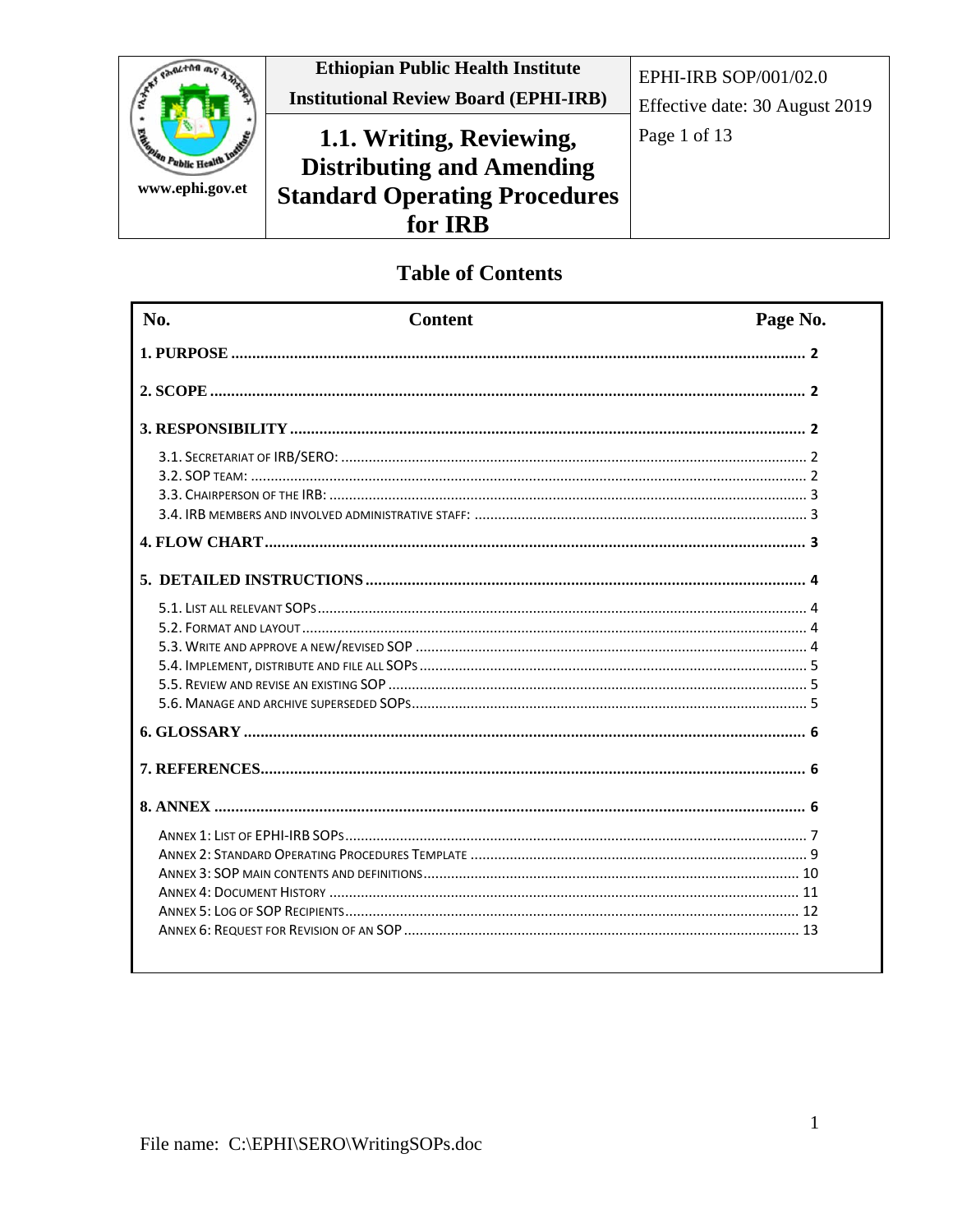

## <span id="page-1-0"></span>**1. Purpose**

This Standard Operating Procedure (SOP) defines the process for writing, reviewing, distributing and amending SOPs within the Institutional Review Board (IRB) of Ethiopian Public Health Institute (EPHI). The SOPs will provide clear, unambiguous instructions so that the related activities in the IRB are conducted in accordance with the WHO Operating Guidelines for IRB that Review Biomedical Research, International guidelines for Biomedical research involving human subjects (Council for International Organizations of Medical Science), National Research Ethics Review Guideline, ICH (International Conferences on Harmonization), and Good Clinical Practice (GCP).

## <span id="page-1-1"></span>**2. Scope**

This SOP covers the procedures of writing, reviewing, distributing and amending SOPs within the IRB of EPHI.

## <span id="page-1-2"></span>**3. Responsibility**

It is the responsibility of the secretariat of IRB/Scientific Ethical Review Office (SERO) to appoint the SOP Team to formulate the SOPs by following the same procedures, format, and coding system when drafting or editing any SOP of the institute.

## <span id="page-1-3"></span>**3.1. Secretariat of IRB/SERO:**

- Coordinates activities of writing, reviewing, distributing and amending SOPs
- Maintains on file all current SOPs and the list of SOPs
- Maintains an up-to-date distribution list for each SOP distributed
- Distributes the SOPs with a receipt to all users
- Ensures all IRB members and involved administrative staff have access to the SOPs
- Ensures the IRB members and involved staff are working according to current versions of SOPs

## <span id="page-1-4"></span>**3.2. SOP team:**

- Proposes required SOPs
- Selects the format and coding system
- Drafts the SOP in consultation with IRB members and involved administrative staff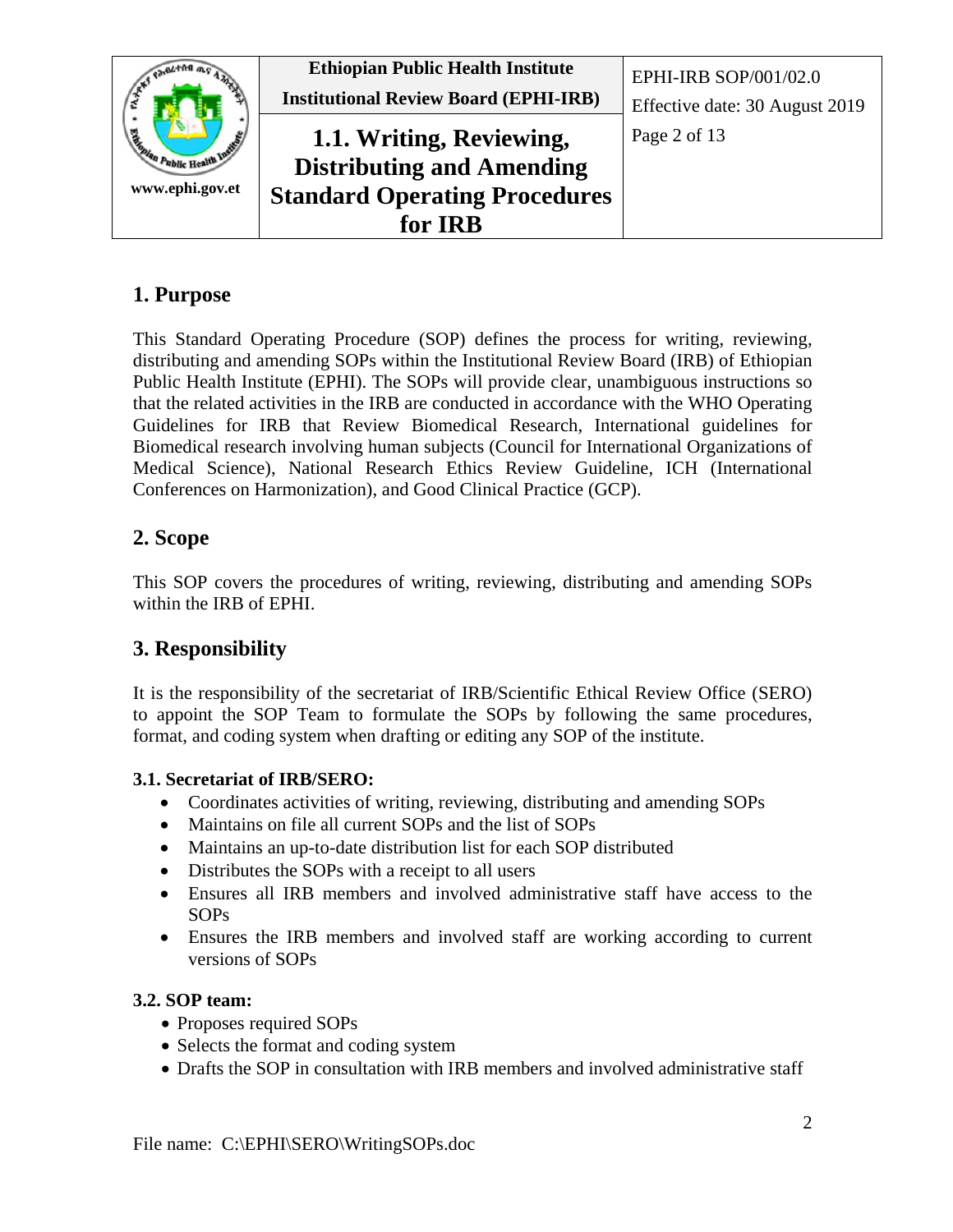

• Assesses the request for SOP revision in consultation with the secretariat/SERO and Chairperson

#### <span id="page-2-0"></span>**3.3. Chairperson of the IRB:**

- Reviews and approves the SOPs
- Signs and dates receipt of the approved SOPs

#### 3.4. Director General

• Endorse approved SOP

#### <span id="page-2-1"></span>**3.4. IRB members and involved administrative staff:**

- Sign and date when they receive the approved SOPs
- Maintain a file of all SOPs received
- Return all out-of-dated SOPs to IRB secretariat

## <span id="page-2-2"></span>**4. Flow chart**

| No. | <b>Activity</b>                         | <b>Responsibility</b>                                          |
|-----|-----------------------------------------|----------------------------------------------------------------|
| 1   | List all relevant SOPs                  | SOP Team                                                       |
| 2   | Design a format and layout              | <b>SOP</b> Team                                                |
| 3   | Write and approve a new/revised SOPs    | SOP Team and Chair person                                      |
| 4.  | <b>Endorsement of SOPs</b>              | Director General                                               |
| 5   | Implement, distribute and file all SOPs | <b>IRB</b> secretariat                                         |
| 6   | Review and revise existing SOPs         | SOP Team /IRB members/<br>administrative staff/chair<br>person |
| 7   | Manage and archive superseded SOPs      | Administrative staff (IRB)<br>secretariat)                     |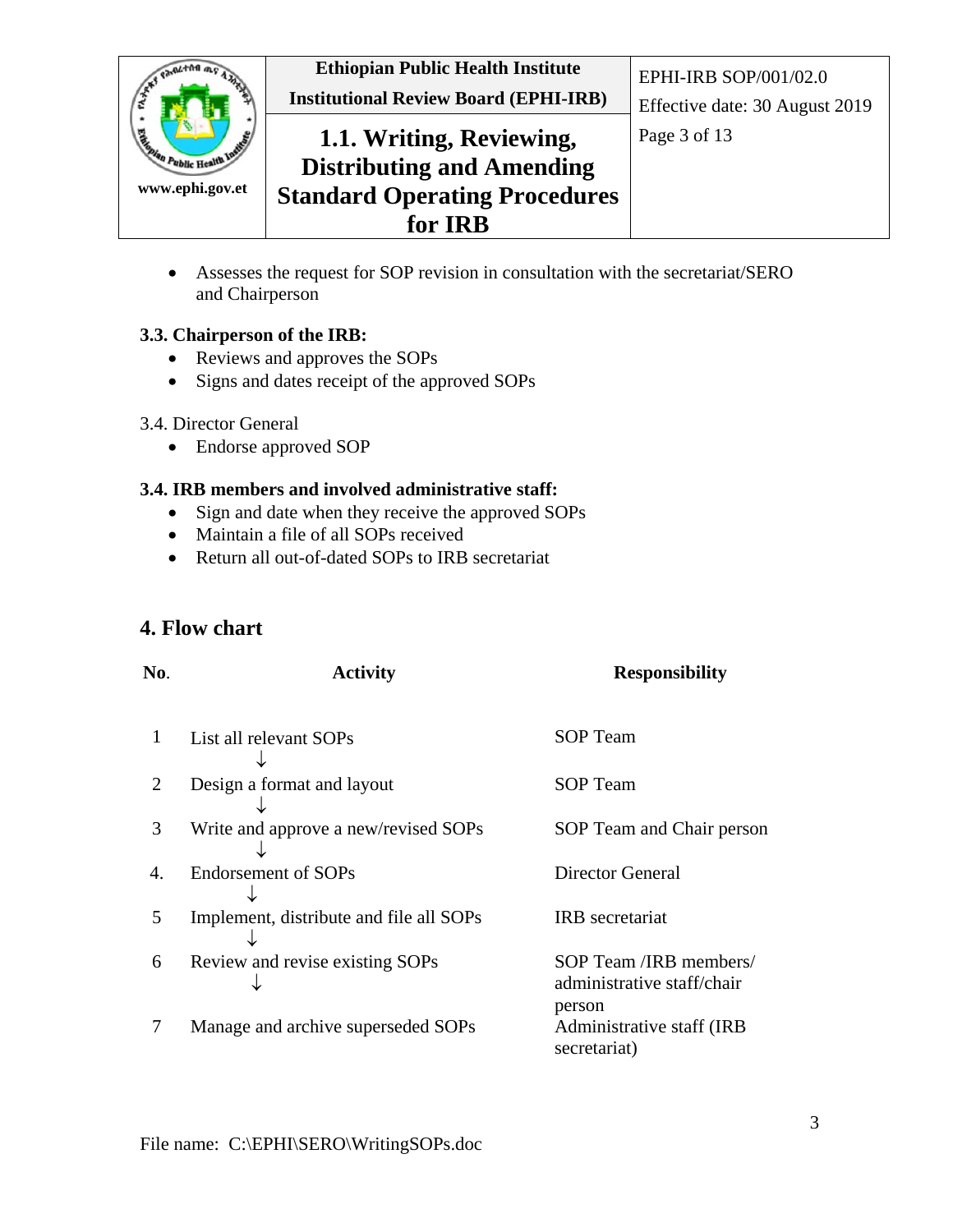

## <span id="page-3-0"></span>**5. Detailed instructions**

#### <span id="page-3-1"></span>**5.1. List all relevant SOPs**

- Write down step by step all IRB procedures.
- Organize, divide and name each process.
- Make a list of SOPs with coding reference, effectivity and expiry dates (Annex EPHI-IRB AF 01-001/02.0).

#### <span id="page-3-2"></span>**5.2. Format and layout**

Each SOP should be given a number and a title that is self-explanatory and is easily understood. A unique code number with the format EPHI-IRB SOP/XXX/YY.W will be assigned to each SOP item by Secretariat*/*SERO*.* XXX is a three-digit number assigned specifically to the SOP. YY is a two-digit number identifying the version of the SOP, and W is a one digit number identifying the version of SOP with minor changes in the SOP. The number of version should be started from 01 and the W should be started with 0, for example, EPHI-IRB SOP/001/02.0 is the SOP number 001 version 02 with zero minor revision ie. 02.0.

Each Annex will be given unique code number with the format EPHI-IRB AF BB-XXX/YY.W. AF is the abbreviation for Annex Form, BB is a two-digit number identifying the number of the annex, for example EPHI-IRB AF 01-001/02.0 means Annex Form number one of the EPHI-IRB SOP/001/02.0

Each SOP will be prepared according to the standard template. Please refer to Annex 2 – EPHI-IRB AF 02-001/02.0. Each SOP will contain standard structure containing Purpose, Scope, Responsibility, Flow Chart, Detailed instructions, Glossary, Reference and Annex (See Annex 3 EPHI-IRB AF 03-001/02.0).

#### <span id="page-3-3"></span>**5.3. Write and approve a new/revised SOP**

If an SOP supersedes a previous version, indicate the previous SOP version and the main changes in the historical form (Annex 4 – EPHI-IRB AF 04-001/02.0).

When the need for a new SOP has been identified and agreed on, a draft will be written by a designated member of the SOP team. The draft SOP will be discussed with IRB members and all relevant administrative staff. The SOP should be agreed upon by the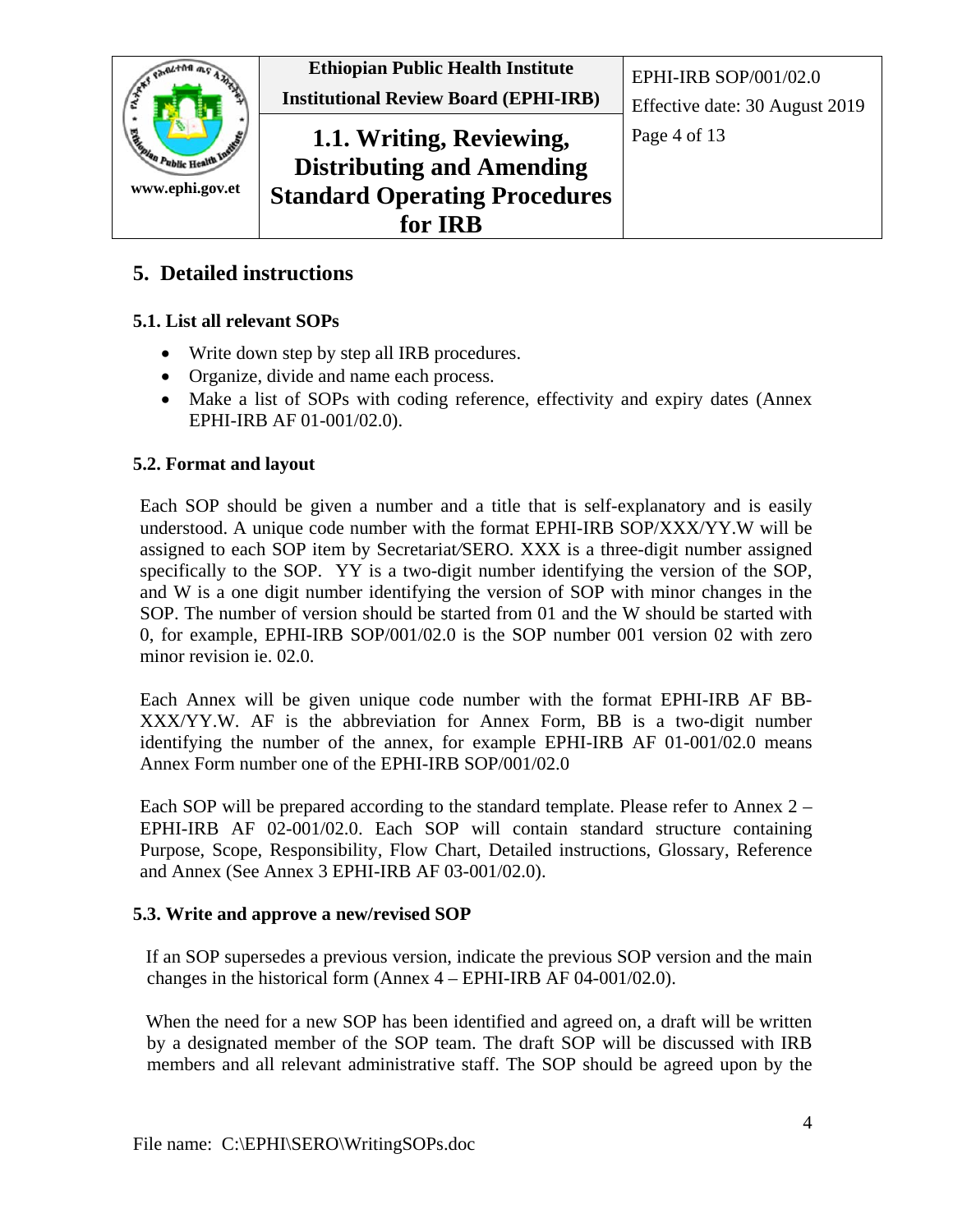

people involved in that particular task. The final version will be passed to the Chairperson for review and approval; and Director General for endorsement.

#### <span id="page-4-0"></span>**5.4. Implement, distribute and file all SOPs**

- The approved SOPs will be implemented from the effective date. The approved SOPs will be distributed to the IRB members and the relevant staff by the Secretariat/SERO according to the distribution list (Annex 5 – EPHI-IRB AF 05- 001/02.0). The SOP will also be uploaded to EPHI-IRB Webpage developed in EPHI Website. When revised version is distributed, the old version will be retrieved and destroyed.
- One complete original set of current SOPs will be filed centrally in the SOP Master file, by the secretariat of the IRB and keep the file in the secretariat office*.*

#### <span id="page-4-1"></span>**5.5. Review and revise an existing SOP**

- Any member of the IRB, secretariat/SERO or administrative staff who notices an inconsistency between two SOPs or has any suggestions on how to improve a procedure should use the form in Annex 6 – EPHI-IRB AF 06-001/02.0) to make a request.
- If the SOP Team agrees with the request, an appropriate team will be designated to proceed with the revision process. If the committee does not agree, the chairperson will inform the person who made the request of the decision.
- Revision of the SOPs will be reviewed and approved in the same manner as new SOPs (section 5.3). The secretariat office/ SERO will identify issues that require minor changes and
	- submit to the IRB for approval and endorsement.
- The Secretariat/SERO is expected to organize the SOP review team to revise the SOPs within a maximum of three years following endorsement by the Director General of the institute and record the dates of review on the SOP Master file.

#### <span id="page-4-2"></span>**5.6. Manage and archive superseded SOPs**

• Superseded SOPs should be retained and clearly marked "superseded" and archived in the historical file by the secretariat**.**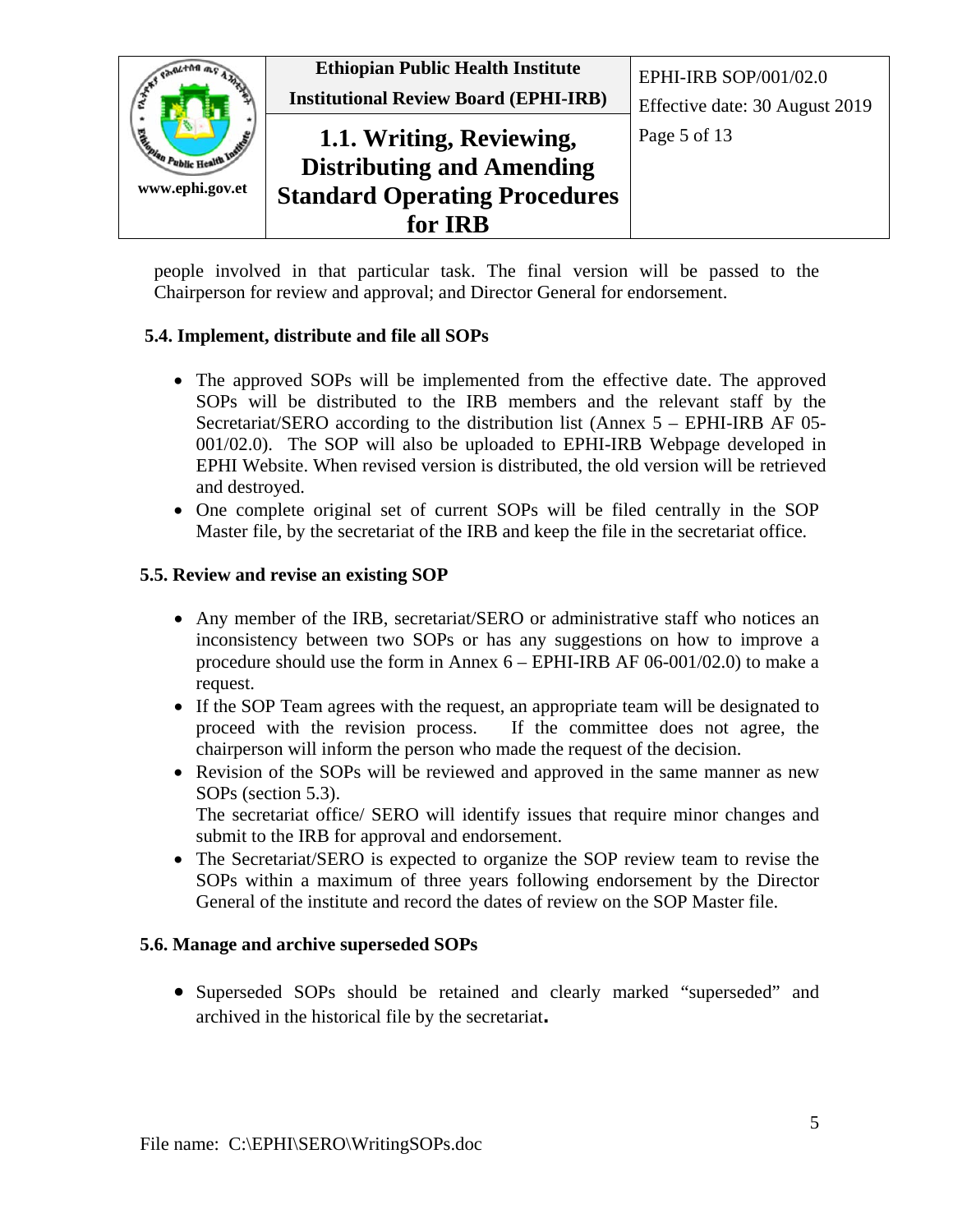| $M+M$ <sub>ne</sub>  | <b>Ethiopian Public Health Institute</b>     | EPHI-IRB SOP/001/02.0          |
|----------------------|----------------------------------------------|--------------------------------|
|                      | <b>Institutional Review Board (EPHI-IRB)</b> | Effective date: 30 August 2019 |
| <b>PASSAL</b>        | 1.1. Writing, Reviewing,                     | Page 6 of 13                   |
| " Public Health Inc. | <b>Distributing and Amending</b>             |                                |
| www.ephi.gov.et      | <b>Standard Operating Procedures</b>         |                                |
|                      | for IRB                                      |                                |

<span id="page-5-0"></span>

| 6. Glossary                                      |                                                                                                                                                                                                                                                                                                                                                               |
|--------------------------------------------------|---------------------------------------------------------------------------------------------------------------------------------------------------------------------------------------------------------------------------------------------------------------------------------------------------------------------------------------------------------------|
| <b>IRB</b> members                               | Individuals serving as regular and alternate members on<br>the institute's operational boards (i.e., IRB membership).<br>These boards are constituted in accordance with the EC<br>membership requirements set forth in ICH GCP.                                                                                                                              |
| <b>Master SOP files</b>                          | An official collection of the institute standard operating<br>procedures (SOP) accessible to all staff, IRB members,<br>auditors and government inspectors as a paper copy with<br>an official stamp on each page and the approval signatures.<br>Photocopies made from these official paper versions of the<br>SOP cannot be considered current or official. |
| <b>SOP</b><br>(Standard Operating)<br>Procedure) | Detailed, written instructions, in a certain format, describe<br>all activities and action undertaken by an organization to<br>achieve uniformity of the performance of a specific<br>function.<br>$\mathbf{m}$ , can constant the state of the state of $\mathbf{m}$                                                                                         |

The aim of the SOPs and their accompanying checklists and forms is to simplify the organization and documentation of operation, whilst maintaining high standards of Good Clinical Practice.

- SOP Team A selected committee of the institute members and administrative staff who oversee the creation, preparation, review and periodic revision of the institute SOPs.
- SOP historical files A collection of previous official versions of a SOP, table of contents, relevant information regarding changes and all preplanned deviations.

### <span id="page-5-1"></span>**7. References**

- 1. World Health Organization, Standards and Operational Guidance for Ethics Review of Health-Related Research with Human Participant, 2011.
- 2. International Council for Harmonization of Technical Requirements for Pharmaceuticals for Human Use, Guidance for Good Clinical Practice (ICH GCP) E6(R2), 2016.

## <span id="page-5-2"></span>**8. Annex**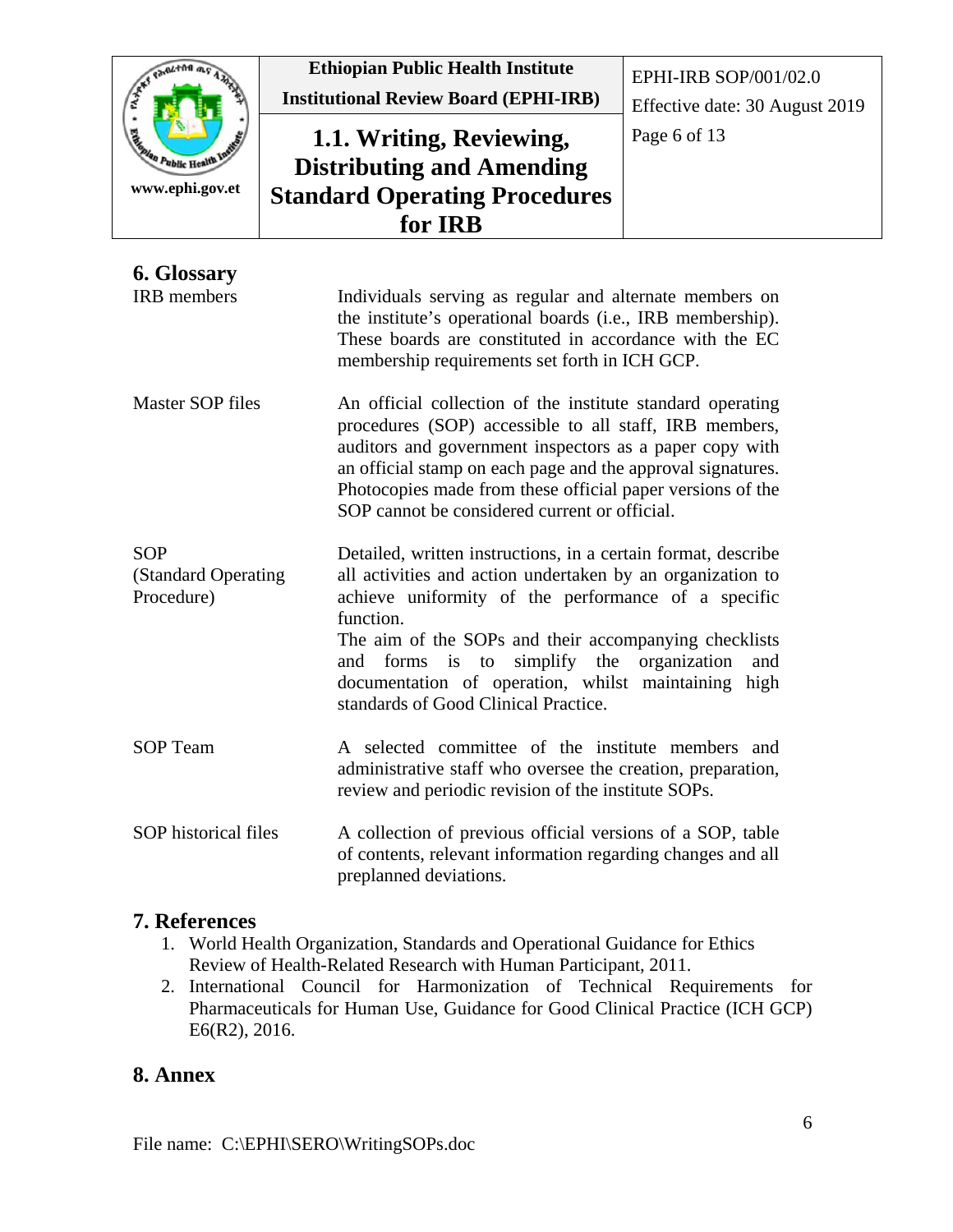

#### Annex 1: List of EPHI-IRB SOPs (EPHI-IRB AF 01-001/02.0)

<span id="page-6-0"></span>

| No.            | List of SOPs.                                                                                    | Code         | <b>Version</b> | <b>Effective date</b> |
|----------------|--------------------------------------------------------------------------------------------------|--------------|----------------|-----------------------|
| 1              | Writing, Reviewing, Distributing and<br><b>Amending Standard Operating</b><br>Procedures for IRB | EPHI-IRB-001 | 02.0           | 30 August 2019        |
| 2              | Preparation of Guidelines                                                                        | EPHI-IRB-002 | 02.0           | 30 August 2019        |
| 3              | <b>Constituting Institutional Review Board</b>                                                   | EPHI-IRB-003 | 02.0           | 30 August 2019        |
| 4              | Confidentiality / Conflict of Interest<br>Agreements                                             | EPHI-IRB-004 | 02.0           | 30 August 2019        |
| 5              | Training Personnel and IRB Members                                                               | EPHI-IRB-005 | 02.0           | 30 August 2019        |
| 6              | <b>Selection of Independent Consultants</b>                                                      | EPHI-IRB-006 | 02.0           | 30 August 2019        |
| $\overline{7}$ | Management of Protocol Submission                                                                | EPHI-IRB-007 | 02.0           | 30 August 2019        |
| 8              | Use of Study Assessment Form                                                                     | EPHI-IRB-008 | 02.0           | 30 August 2019        |
| 9              | Exemption of protocol review                                                                     | EPHI-IRB-009 | 02.0           | 30 August 2019        |
| 10             | <b>Expedited Review</b>                                                                          | EPHI-IRB-010 | 02.0           | 30 August 2019        |
| 11             | <b>Initial Review of Submitted Protocol</b>                                                      | EPHI-IRB-011 | 02.0           | 30 August 2019        |
| 12             | <b>Review of New Medical Device</b><br>Study/Evaluation                                          | EPHI-IRB-012 | 02.0           | 30 August 2019        |
| 13             | <b>Review of Resubmitted Protocol</b>                                                            | EPHI-IRB-013 | 02.0           | 30 August 2019        |
| 14             | <b>Review of Protocol Amendments</b>                                                             | EPHI-IRB-014 | 02.0           | 30 August 2019        |
| 15             | Management of Protocol Continuing<br>Reviews                                                     | EPHI-IRB-015 | 02.0           | 30 August 2019        |
| 16             | <b>Review of Final Reports</b>                                                                   | EPHI-IRB-016 | 02.0           | 30 August 2019        |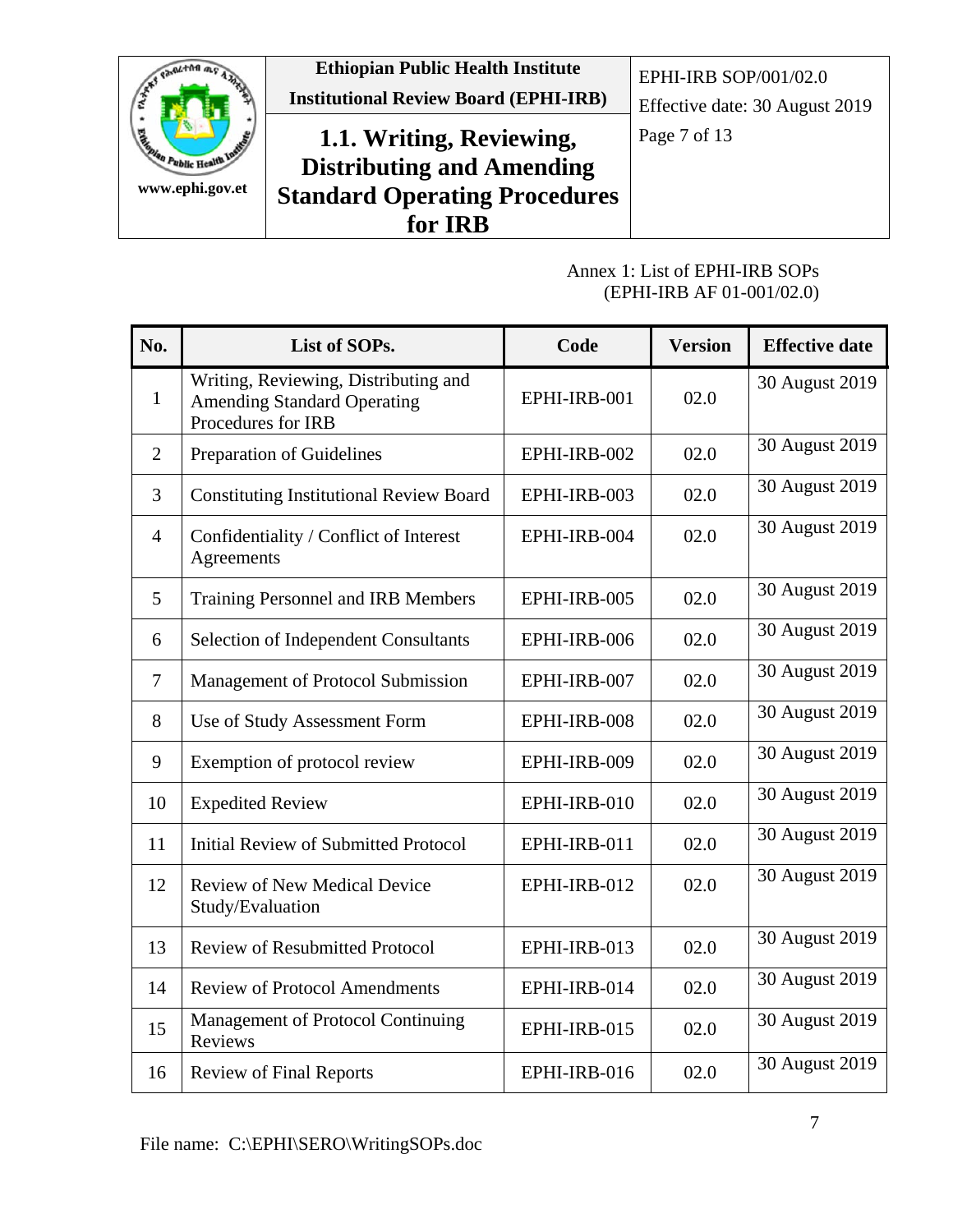

**Ethiopian Public Health Institute Institutional Review Board (EPHI-IRB)**

EPHI-IRB SOP/001/02.0

Effective date: 30 August 2019

# 1.1. Writing, Reviewing, Page 8 of 13 **Distributing and Amending Standard Operating Procedures for IRB**

| No. | List of Sops.                                                       | Code         | <b>Version</b> | 30 August 2019 |
|-----|---------------------------------------------------------------------|--------------|----------------|----------------|
| 17  | Intervention in Protocol Deviation/Non-<br>compliance/Violation     | EPHI-IRB-017 | 02.0           | 30 August 2019 |
| 18  | Response to Research Participants'<br>Requests                      | EPHI-IRB-018 | 02.0           | 30 August 2019 |
| 19  | <b>Management of Study Termination</b>                              | EPHI-IRB-019 | 02.0           | 30 August 2019 |
| 20  | Review of Serious Adverse Event<br>(SAE) Reports                    | EPHI-IRB-020 | 02.0           | 30 August 2019 |
| 21  | <b>Site Monitoring Visits</b>                                       | EPHI-IRB-021 | 02.0           | 30 August 2019 |
| 22  | Agenda Preparation, Meeting and<br><b>Minutes Taking Procedures</b> | EPHI-IRB-022 | 02.0           | 30 August 2019 |
| 23  | <b>Emergency Meeting</b>                                            | EPHI-IRB-023 | 02.0           | 30 August 2019 |
| 24  | <b>Communication Records</b>                                        | EPHI-IRB-024 | 02.0           | 30 August 2019 |
| 25  | Maintenance of Active Study Files                                   | EPHI-IRB-025 | 02.0           | 30 August 2019 |
| 26  | Archive and Retrieval of Documents                                  | EPHI-IRB-026 | 02.0           | 30 August 2019 |
| 27  | Maintaining Confidentiality of IRB's<br>Documents                   | EPHI-IRB-027 | 02.0           | 30 August 2019 |
| 28  | Auditing and Inspection of the IRB                                  | EPHI-IRB-028 | 02.0           | 30 August 2019 |
| 29  | Glossary of Terms and Definitions                                   | EPHI-IRB-029 | 02.0           | 30 August 2019 |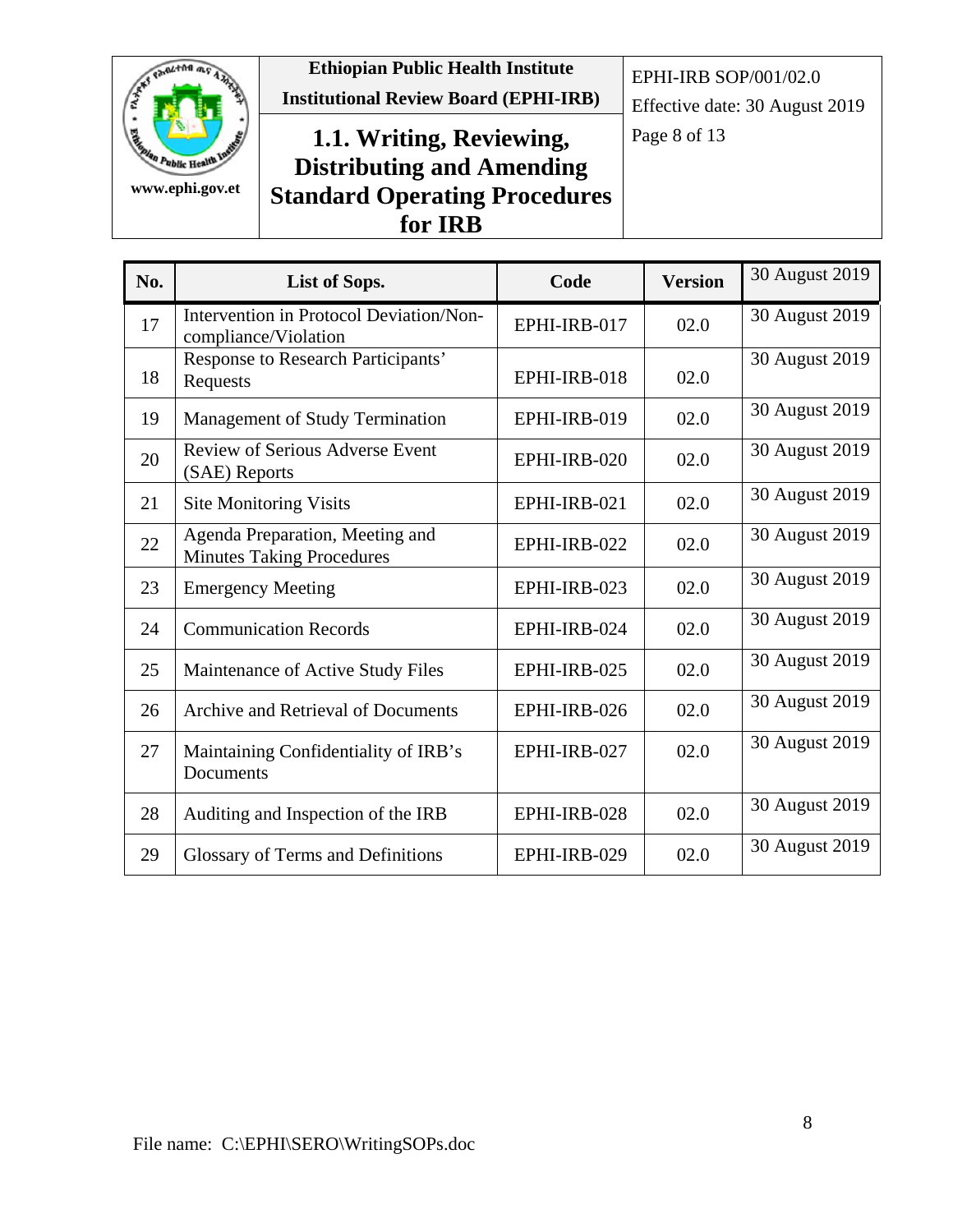

Annex 2: Standard Operating Procedures Template (EPHI-IRB AF 02-001/02.0)

<span id="page-8-0"></span>

| <b>BEAT</b>     | <b>Ethiopian Public Health Institute</b><br><b>Institutional Review Board (EPHI-IRB)</b> | EPHI-IRB<br>SOP/XXX/YY.W       |
|-----------------|------------------------------------------------------------------------------------------|--------------------------------|
|                 | SOP Serial No. and Title                                                                 | Effective date:<br>Page - of - |
| www.ephi.gov.et |                                                                                          |                                |

# **Table of Contents**

- 1 Purpose
- 2. Scope
- 3. Responsibility
- 4. Flow chart<br>5. Detailed ins
- 5. Detailed instructions
- 6 Glossary<br>7 Reference
- 7 Reference<br>8 Annex
- **Annex** 
	- Annex: 1
	- Annex: 2 ……….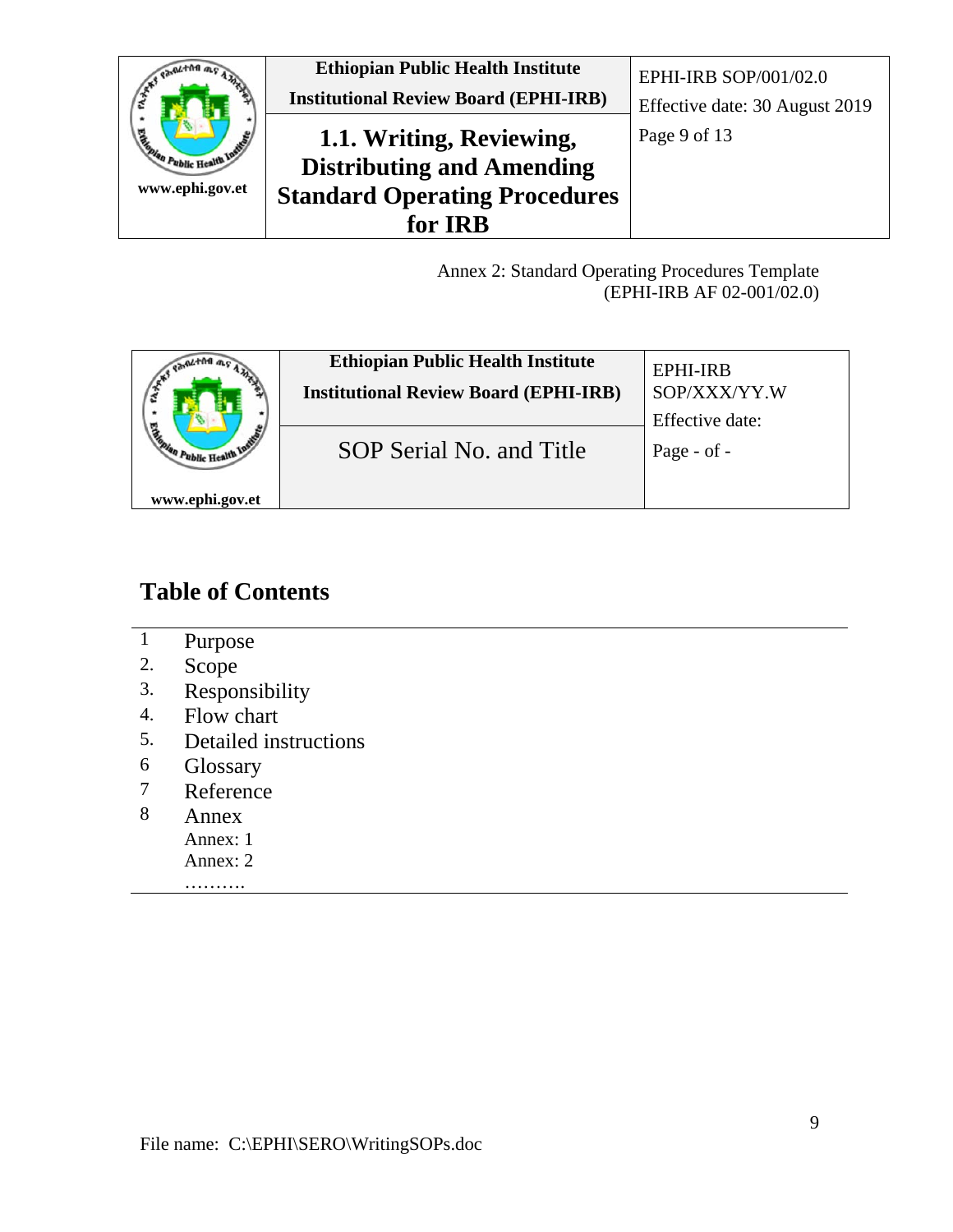

Annex 3: SOP main contents and definitions (EPHI-IRB AF 03-001/02.0)

- <span id="page-9-0"></span>1. **Administrative staff**: Technical staff working for EPHI-IRB secretariat office
- 2. **Purpose** summarizes and explains the objectives of the procedure.
- 3. **Scope** states the range of activities that the SOP applies to.
- 4. **Responsibility** refers to person(s) assigned to perform the activities involved in the **SOP**
- 5. **Flow chart** simplifies the procedures in step by step sequence and states clearly the responsible person(s) or position for each activity
- 6. **Detailed instructions** describe procedures step by step in short and clear phrases or sentences. Split a long sentence into shorter ones.
- 7. **Glossary** clarifies uncommon or ambiguous words or phrases by explanation.
- 7. **References** lists sources of the information given in the SOP.

**8. Annex** - documents that explain further or clarifies complex descriptions. "Description-by-example" is always recommended to avoid difficult texts which may be hard to understand.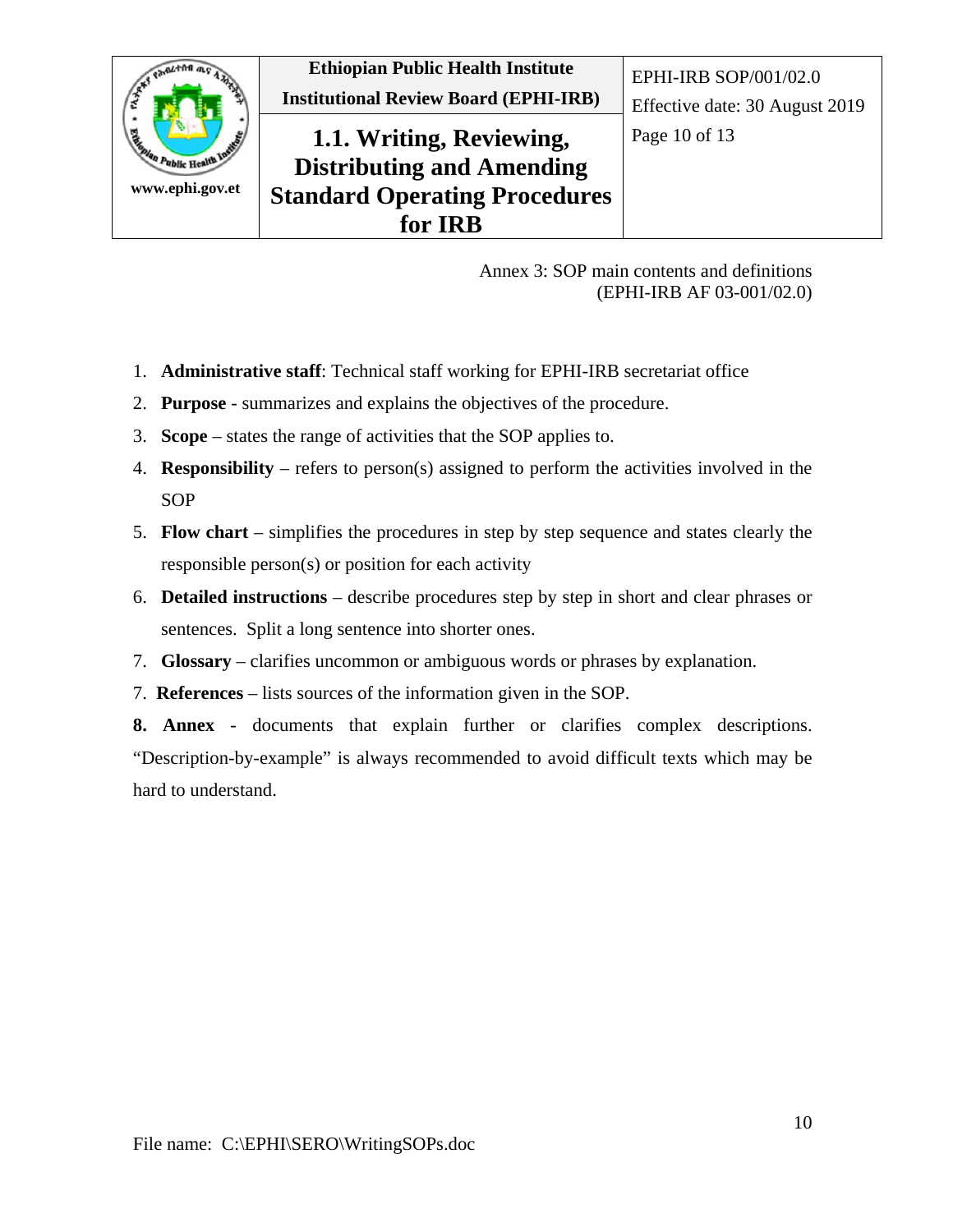

Annex 4: Document History (EPHI-IRB AF 04-001/02.0)

<span id="page-10-0"></span>The first draft for version 02.0 of EPHI-IRB SOP history should be produced as the output of the first circulation of the document and the final version is the version after the approval by the Chairperson; and endorsement by the Director General

| <b>Author</b>                                                  | Versi<br>on | <b>Date</b>                     | Describe the main change                                                                                                                                                         |
|----------------------------------------------------------------|-------------|---------------------------------|----------------------------------------------------------------------------------------------------------------------------------------------------------------------------------|
| <b>SOP</b> Team                                                |             |                                 |                                                                                                                                                                                  |
| Dr Getachew Addis<br>Mrs Akberet Lemlem<br>Mr. Ibrahim Kedir   | 02.0        | 01 May - 07<br>June 2019        | <b>Addressing FERCAP/SIDCER</b><br>recommendations                                                                                                                               |
| Mr. Girum Taye<br>Mr. Ashenif Tadele<br>Dr. Asfaw Debella      | 02.0        | 8-10 June 2019                  | Version 1 of EPHI-IRB SOPs<br>were revised based on<br>experiences of the IRB and<br>SERO during two years                                                                       |
| Mrs. Akberet Lemlem<br>Mr. Ibrahim Kedir                       |             |                                 | implementation period;<br><b>SIDCER</b> recommendations<br>and finals report. Accordingly,                                                                                       |
| Dr. Baye Ashenafi<br>Dr. Getachew Addis                        |             |                                 | two new SOPs (Protocol<br>exemption; and archiving $\&$<br>retrieval of documents) were<br>included in addition to the<br>content and topographic<br>revision on Version 1 SOPs. |
| Mr. Ibrahim Kedir<br>Dr. Getachew Addis                        | 02.0        | 11 June -29<br><b>July 2019</b> | <b>Editorial activities</b>                                                                                                                                                      |
| Mr. Ibrahim Kedir<br>Dr. Getachew Addis<br>Mrs. Akberet Lemlem |             | 03-29 August<br>2019            | <b>Editorial activities</b>                                                                                                                                                      |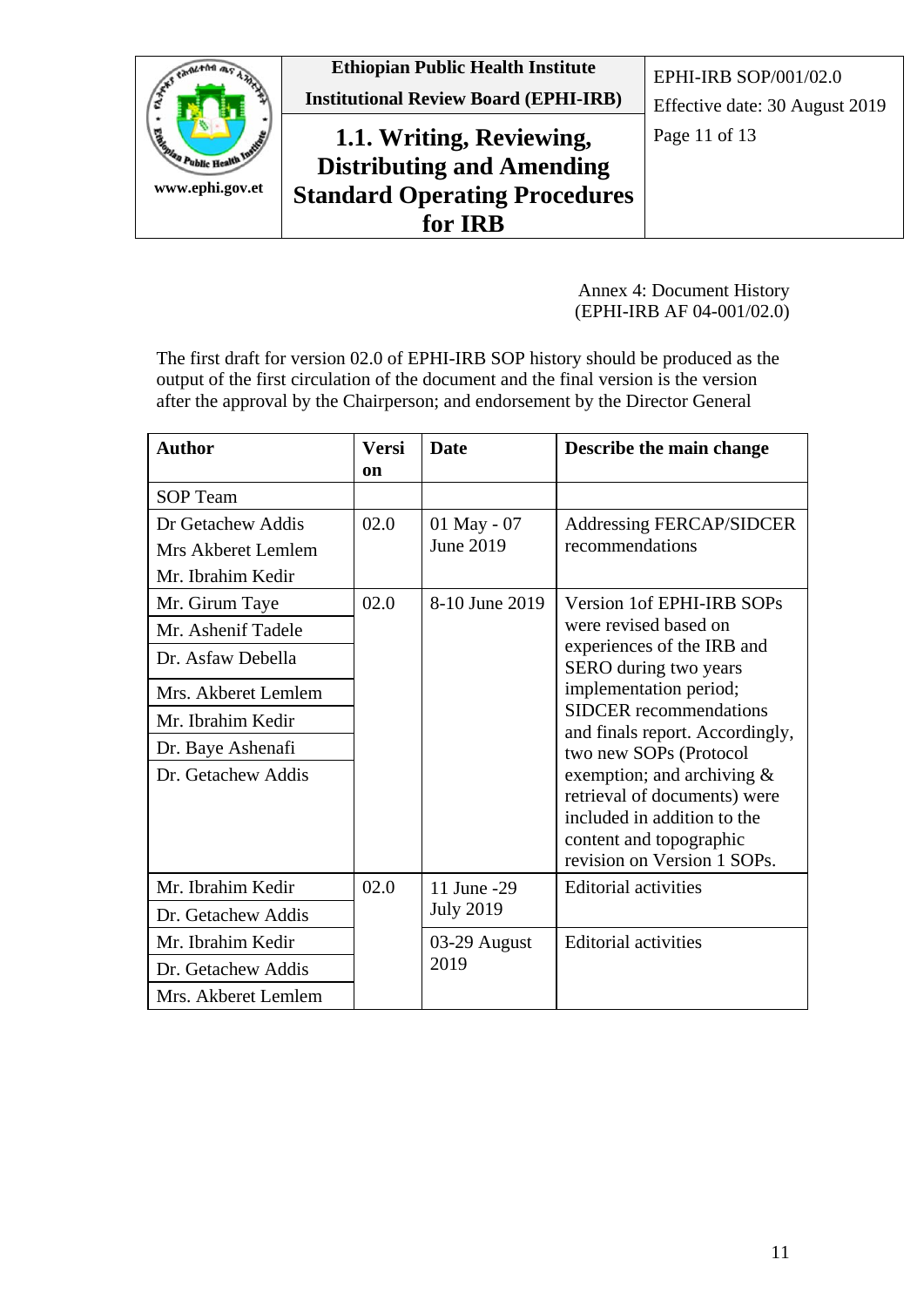

#### Annex 5: Log of SOP Recipients (EPHI-IRB AF 05-001/02.0)

<span id="page-11-0"></span>

| No. | <b>Name of Recipients</b> | SOP# | <b>No. of</b><br>Copies | <b>Signature</b> | <b>Date</b> |
|-----|---------------------------|------|-------------------------|------------------|-------------|
|     |                           |      |                         |                  |             |
|     |                           |      |                         |                  |             |
|     |                           |      |                         |                  |             |
|     |                           |      |                         |                  |             |
|     |                           |      |                         |                  |             |
|     |                           |      |                         |                  |             |
|     |                           |      |                         |                  |             |